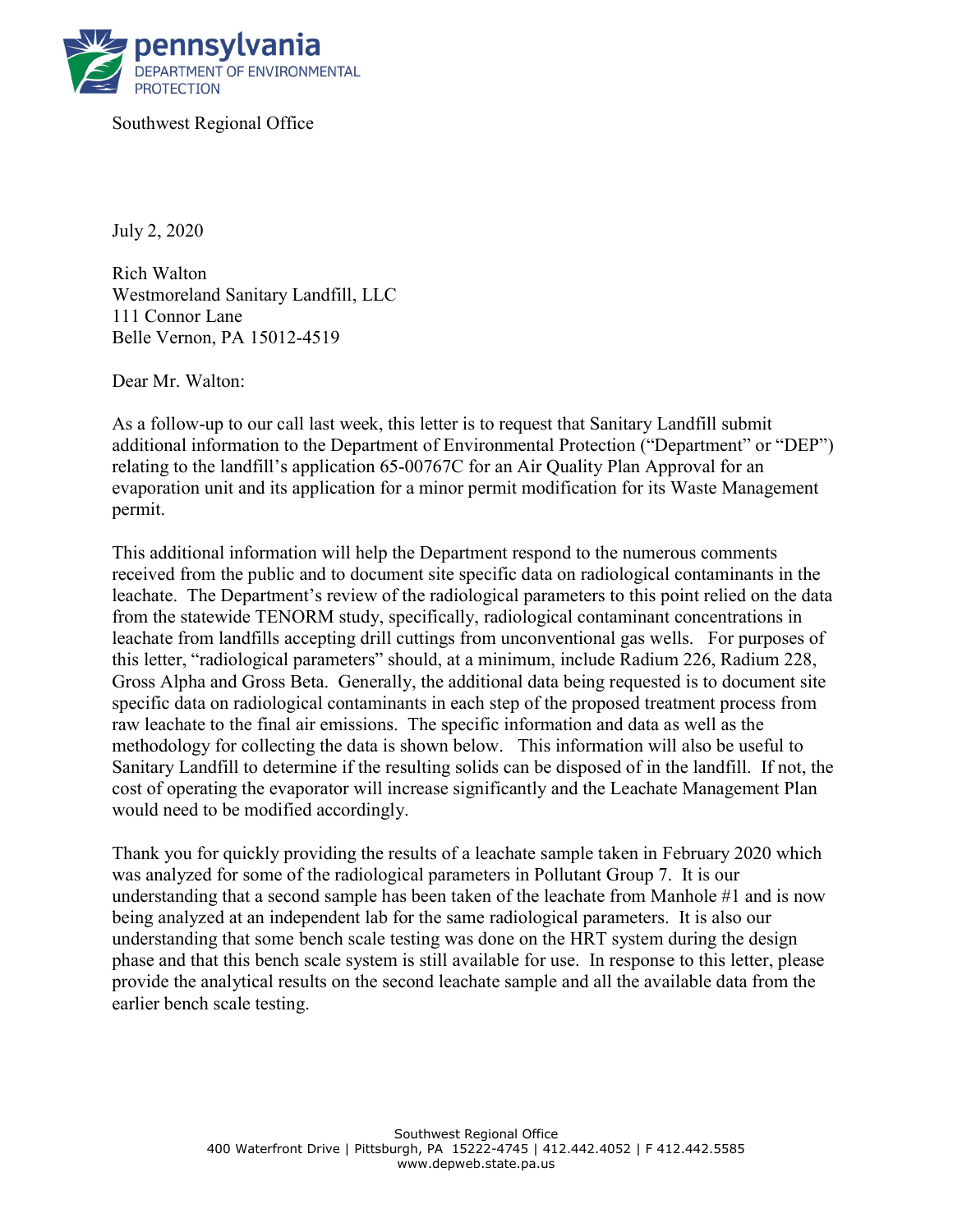## Bench Scale Testing

Future bench scale testing should include the collection of a 10-gallon sample from Manhole #1 every day for five days, recording leachate flows for each sample. These five samples should be composited into one 50-gallon container, and a thoroughly mixed sample from the container should be sent to a laboratory for analysis of the radiological parameters with the remainder of the 50-gallon composited sample sent to the bench scale testing facility previously used for the design of the HRT system. This process should be repeated for a second five-day period resulting in two composited samples. These results combined with the results from the two samples already taken (including the flows at the time of those sampling events) should provide an adequate data set.

The bench scale tests should include passing each of the two 50-gallon samples through the bench scale treatment system at separate times and cleaning the system between runs. Any solids generated by the system should be analyzed for the radiological parameters following each step i.e. settled solids, Basket strainer, Vmax initial filter, processor fine particulate filter and hydrocarbon separator. For your own information, you may also want to have these solids samples analyzed for the Form U Parameters in addition to the radiological parameters, however, we are not requiring that at this time.

The final effluent from the bench scale HRT system which would go to the evaporator should be analyzed for the radiological parameters, TDS and TSS. Using this HRT effluent data, calculate emission rates from the evaporator for the radiological parameters in pCi/L of air (25 Pa. Code Sections 127.12 and 121.7) and the calculated solids concentration for the radiological parameters in the evaporator blowdown at the proposed evaporation rates in pCi/kg (25 PA Code 271.122(b)). The state of the radionuclide emissions: particulate, gaseous, or other (please specify) and estimates of emissions for each state should be included. The calculated radiological parameter concentration level at the outlet of the evaporator stack should be compared to the United States Nuclear Regulatory Commission's limits and "less than unity" rule specified Standards for Protection Against Radiation, 10 CFR 20, Appendix B and submitted to the department for review.

## Additional Data and Information

The Waste Management application represents that the manufacturer of the HRT system specifies that the system will remove 99.97% of 3-micron particles in the leachate. Please submit supporting documentation of system performance from the manufacturer, to the extent not previously provided. The supporting documentation should also include Total and Dissolved solids (TDS) and Total Suspended Solids (TSS) concentrations in the raw leachate and in the treated effluent from the HRT system.

Comment No. 4.C and 4.D of the April 14, 2020, of the Waste program's technical deficiency letter requested the characterization and periodic monitoring of the concentrated residues generated by the evaporation unit for the Form U parameters, i.e., pH, flashpoint, reactive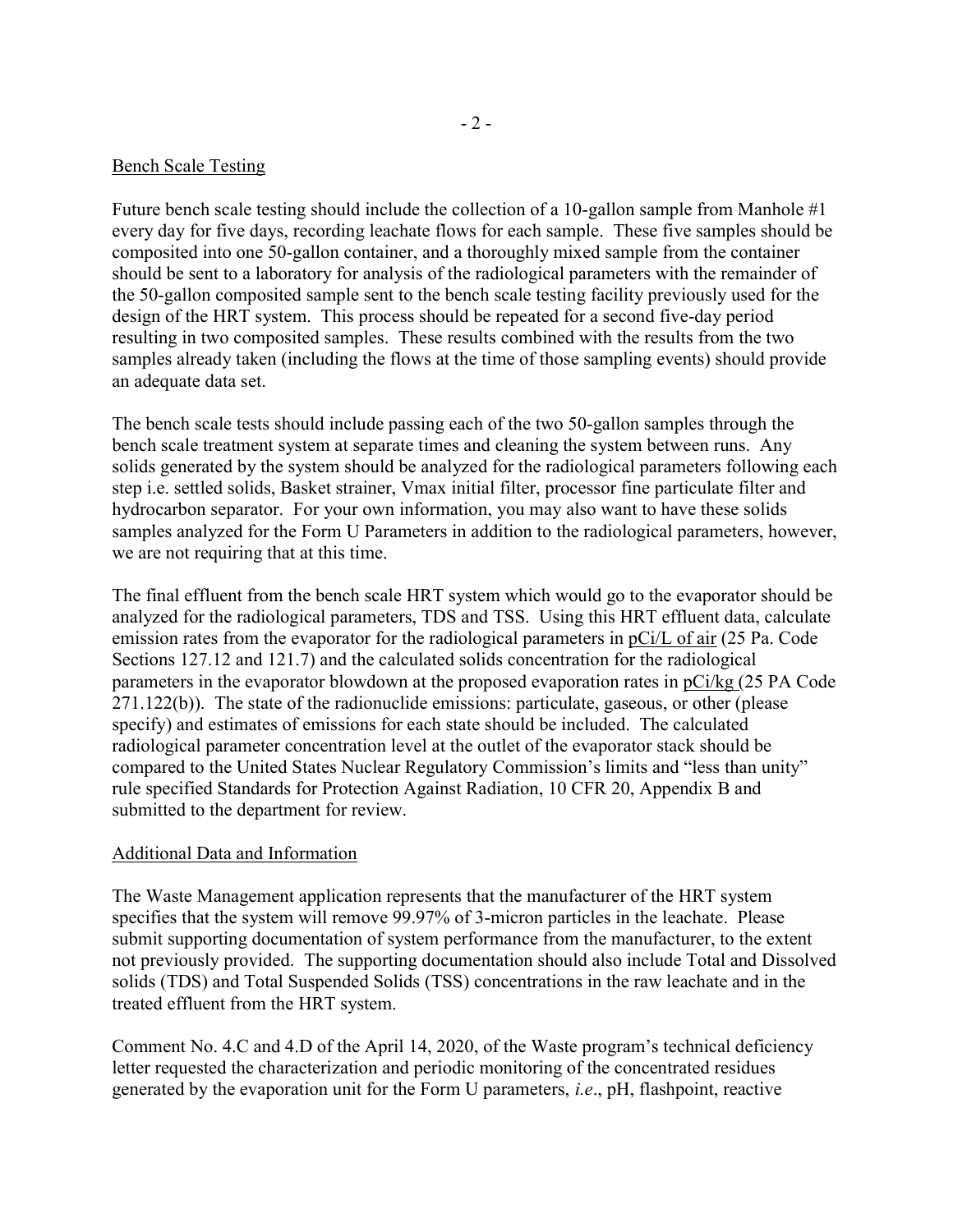cyanide, reactive sulfide, PCBs, TCLP metals, TCLP volatiles, TCLP semi-volatiles, radium-226, radium-228, potassium-40, and μR/hr meter readings. Comment No. 5.A asked for the composition of the residues that each part of the HRT system generate.

Provide a proposal which demonstrates: (a) that the air emissions from the evaporator will be equipped with reasonable and adequate facilities to monitor and record the emissions of radionuclide air contaminants (either appropriately sensitive radiation detectors or periodic analysis of the particulate matter collected during periodic air emissions source testing) and operating conditions which may affect the emissions of radionuclide air contaminants; (b) that the records of radionuclide air contaminants are being and will continue to be maintained; and (c) that the records of radionuclide air contaminants will be submitted to the Department at specified intervals or upon request. 25 Pa. Code §127.12(a)(3).

Please provide any data that shows a statistical correlation between both TDS and TSS removal and the removal of radiological parameters through the treatment system.

Depending on the results of the testing described above, the Department may require a Best Available Technology ("BAT") analysis that addresses radionuclide emissions. 25 Pa. Code  $§127.1$  and  $§127.12(a)(2)$  and  $§127.12(a)(4)$  and  $§127.12(a)(5)$ . If required, the BAT analysis would include a ranking of the available control options for the evaporator and associated equipment in descending order of control effectiveness, the evaluation of removal of a greater percentage of suspended solids and radionuclides from the raw leachate prior to evaporation, and an evaluation of the technical feasibility of the available control options.

In summary, please provide the following data and information:

- 1. The analytical results on the second leachate sample along with the flow at the time that sample was taken and the flow at the time the February 6, 2020 sample was taken as well as all the available data from the earlier bench scale testing.
- 2. The leachate flows at the time the samples are collected to composite the 50-gallon containers and the laboratory analytical results for each of the two 50-gallon containers.
- 3. Laboratory analysis of the solids generated by the bench scale HRT treatment system for the radiological parameters following each step, i.e. Basket strainer, Vmax initial filter, processor fine particulate filter and hydrocarbon separator.
- 4. Laboratory analysis of the final effluent from the bench scale HRT treatment system, which would go to the evaporator, for the radiological parameters, TDS and TSS. Using this HRT effluent data, provide the calculated emission rates and supporting calculations/data from the evaporator for the radiological parameters in pCi/L of air and the calculated solids concentration for the radiological parameters in the evaporator blowdown at the proposed evaporation rates in pCi/kg. The state of the radionuclide emissions: particulate, gaseous, or other (please specify) and estimates of emissions for each state;